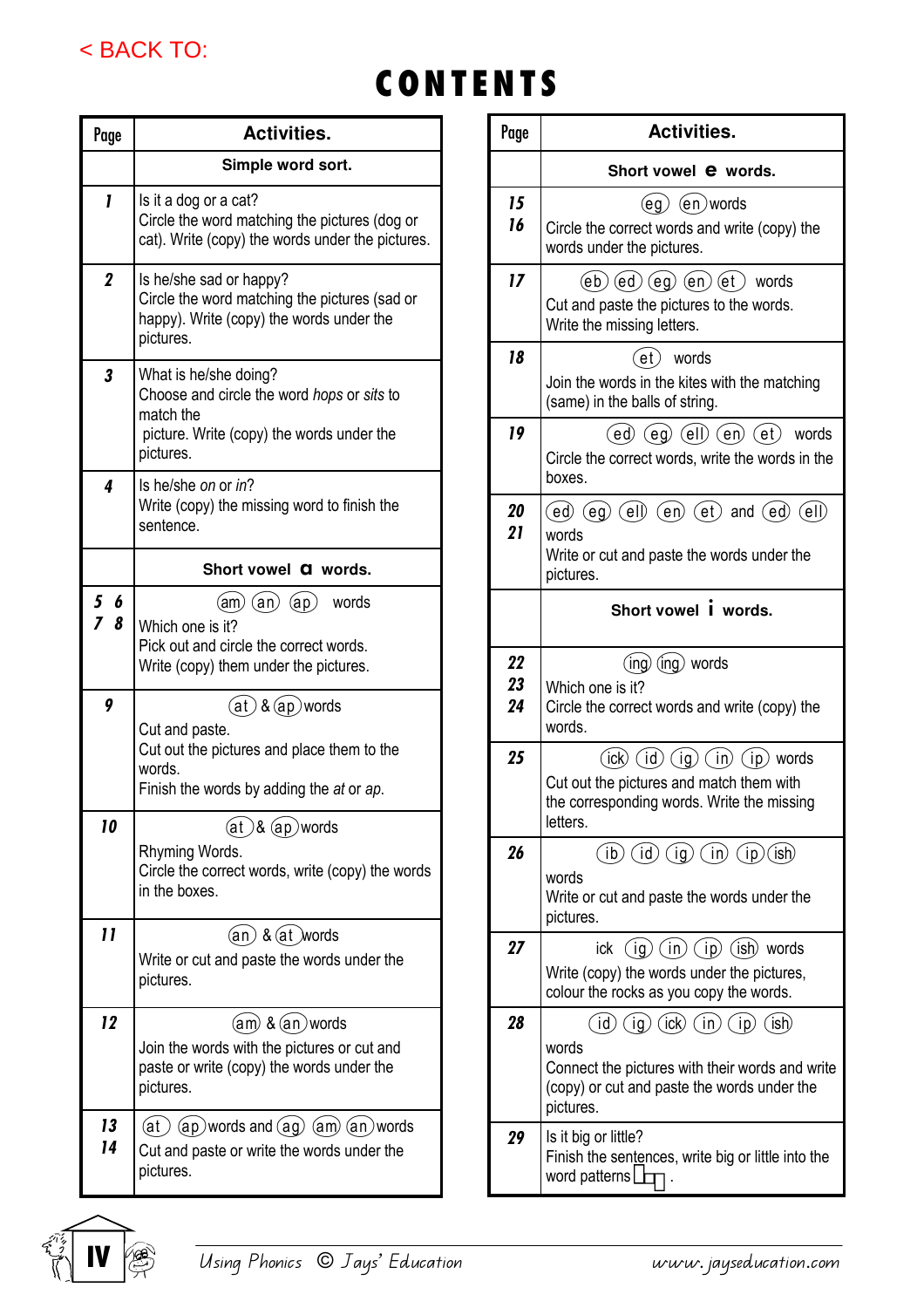| Page                       | <b>Activities.</b>                                                                                                                                                       |  |  |  |  |  |  |
|----------------------------|--------------------------------------------------------------------------------------------------------------------------------------------------------------------------|--|--|--|--|--|--|
|                            | Short vowel O words.                                                                                                                                                     |  |  |  |  |  |  |
| 30<br>31<br>32             | $($ og $)$ $($ ock $)$ words<br>Which one is it?<br>Circle the correct words and write under the<br>pictures.                                                            |  |  |  |  |  |  |
| 33                         | $(od)$ $(og)$ $(oll)$ $(op)$ $(ox)$ words<br>Cut out the pictures and match them with<br>the corresponding words. Write the missing<br>letters.                          |  |  |  |  |  |  |
| 34                         | $(ock)$ $(od)$ $(og)$ $(op)$ $(ox)$ words<br>Write (copy) the words or cut out and paste the<br>words<br>under the pictures.                                             |  |  |  |  |  |  |
| 35                         | $($ ock $)$ $($ od $)$ $($ og $)$ $($ ot $)$ $($ ox $)$ words<br>Join the pictures with the words. Cut out and<br>paste or write (copy) the words under the<br>pictures. |  |  |  |  |  |  |
|                            | Short vowel U words                                                                                                                                                      |  |  |  |  |  |  |
| 36<br>37                   | $(ug)$ $(un)$ $(up)$ words<br>Circle the correct words and write (copy) the<br>words under the pictures.                                                                 |  |  |  |  |  |  |
| 38<br>39                   | $(ug)$ $(un)$ $(up)$ $(us)$ words<br>Cut out the pictures and match them with<br>the corresponding words. Write the missing<br>letters.                                  |  |  |  |  |  |  |
| 40<br>41                   | $(un)$ $(up)$ $(us)$ words<br>ug)<br>Join the words with the pictures.<br>Write (copy) the words under the pictures.                                                     |  |  |  |  |  |  |
|                            | $\blacksquare$<br>a e<br>$\bullet$<br>U<br>words                                                                                                                         |  |  |  |  |  |  |
| 42                         | Colour i words yellow and e words red. Write<br>(copy) the i words onto the fish and e words<br>onto the hen.                                                            |  |  |  |  |  |  |
| 43                         | Colour <b>o</b> words red and <b>u</b> words green. Write<br>(copy) the <b>o</b> words onto the fox and <b>u</b> words<br>onto the duck.                                 |  |  |  |  |  |  |
| 44                         | Colour a words blue and oo words red. Write<br>the a words onto the bat and oo words onto the<br>rooster.                                                                |  |  |  |  |  |  |
| 45<br>46<br>47<br>48<br>49 | Write the words under the pictures.<br>Cut out the words and paste them under the<br>pictures.                                                                           |  |  |  |  |  |  |

| Page          | <b>Activities.</b>                                                                                                      |  |  |  |  |  |
|---------------|-------------------------------------------------------------------------------------------------------------------------|--|--|--|--|--|
|               | <b>Forming sentences.</b>                                                                                               |  |  |  |  |  |
| 50<br>to $55$ | What is it?<br>Use: $\underline{It}$ is $\underline{a}$ to form sentences.                                              |  |  |  |  |  |
| 56            | What is it?<br>Use: It is an  to form sentences.                                                                        |  |  |  |  |  |
| 57            | What can you catch?<br>Use: <i>I can catch a </i> . to form<br>sentences.<br>Use the pictures and words from the list.  |  |  |  |  |  |
| 58            | What can they do?<br><i>l</i> can  to form sentences.<br>Use:<br>Use the picture and words from the list.               |  |  |  |  |  |
| 59            | What do they have?<br>Use: <i>Tim has a </i> to form sentences.<br>Use the picture and words from the list.             |  |  |  |  |  |
| 60            | Are they in or on?<br>Form sentences as: Kim is in (or) on<br>Use the pictures and words from the list.                 |  |  |  |  |  |
| 61            | What is lost?<br>Use: <i>I lost my </i> . to form sentences.<br>Use the pictures and words from the list.               |  |  |  |  |  |
| 62            | What did you loose?<br>Form sentences using: <i>I lost my </i> .                                                        |  |  |  |  |  |
| 63            | What will you get?<br>Form sentences using: <i>I will get my </i> .                                                     |  |  |  |  |  |
| 64            | Who likes you?<br>Form sentences using: My  likes me.                                                                   |  |  |  |  |  |
| 65            | What do you have?<br>Form sentences using: <i>I have a red</i> (or)<br><u>black </u>                                    |  |  |  |  |  |
| 66            | Who do you like?<br>Form sentences using: <i>I like my </i> .                                                           |  |  |  |  |  |
| 67            | Who is happy?<br>Form sentences using: My  is happy.                                                                    |  |  |  |  |  |
| 68            | Is it big?<br><u>The  is big</u> .<br>$\frac{The$ is not big.<br>You have to decide what is big and what is<br>not big. |  |  |  |  |  |
| 69            | What is it?<br>Form sentences using: <i>This is my </i> .                                                               |  |  |  |  |  |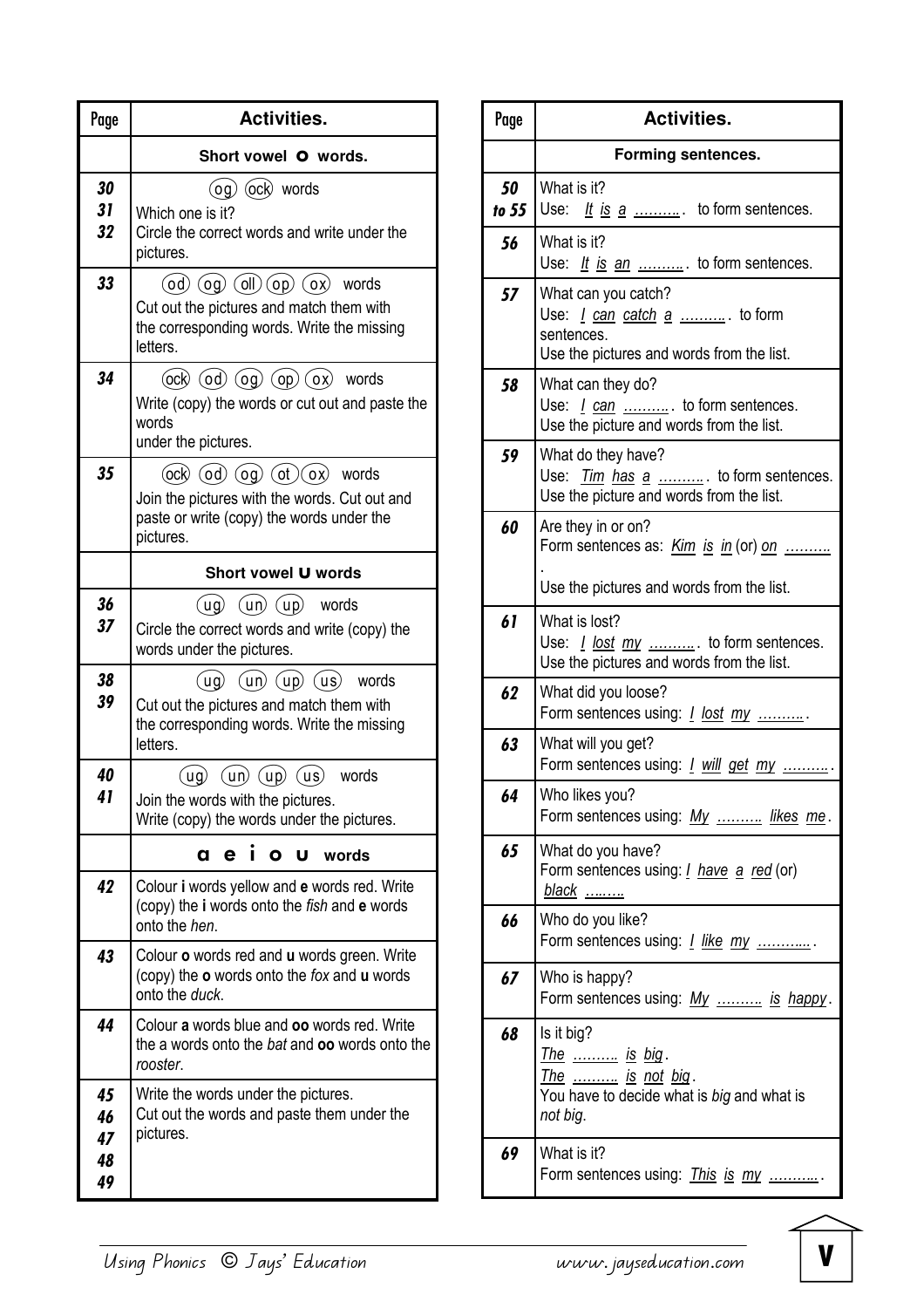





## Is it a dog or a cat?



Circle the correct words and write them under the pictures.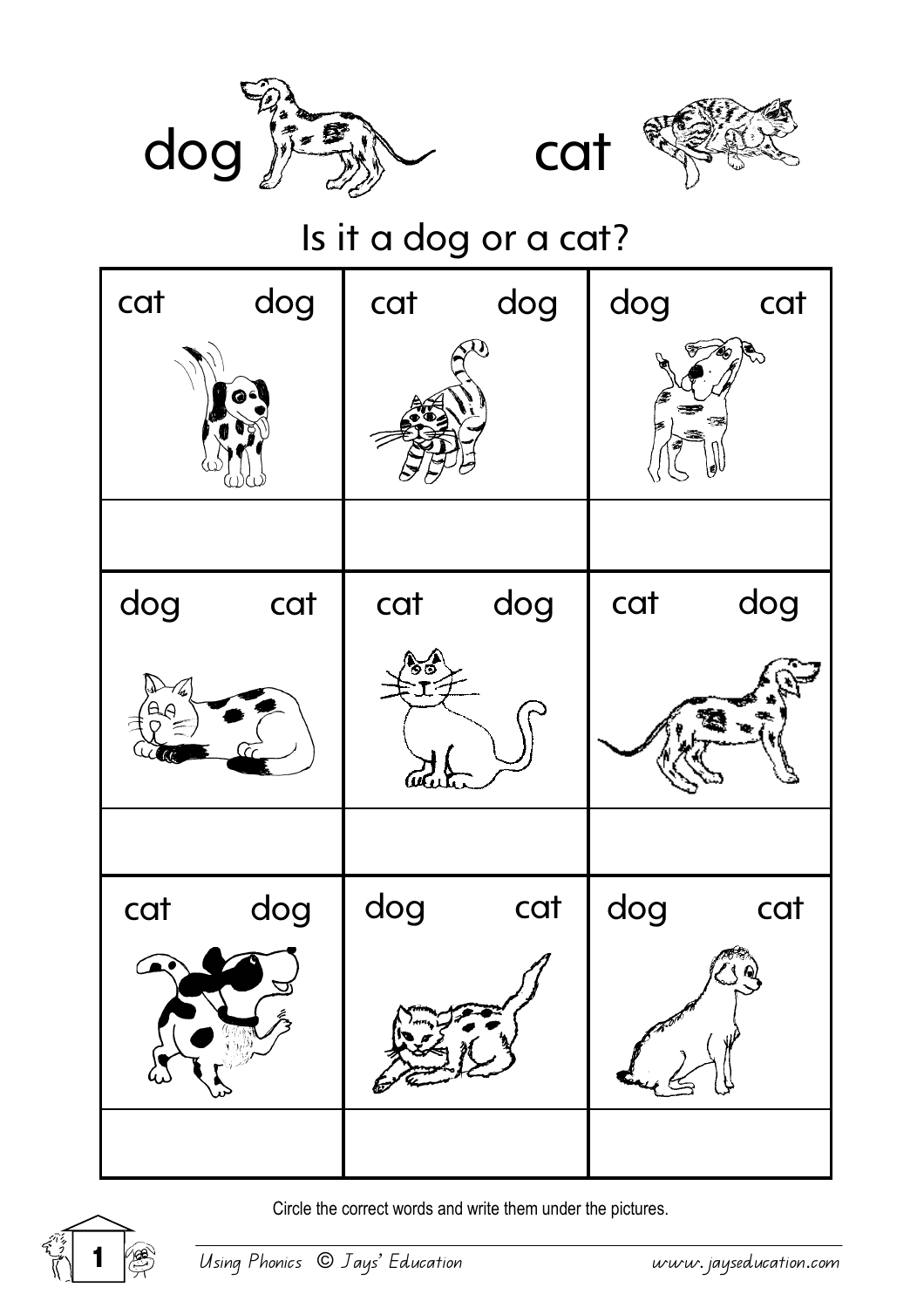

Circle the correct words. Write the words under the pictures.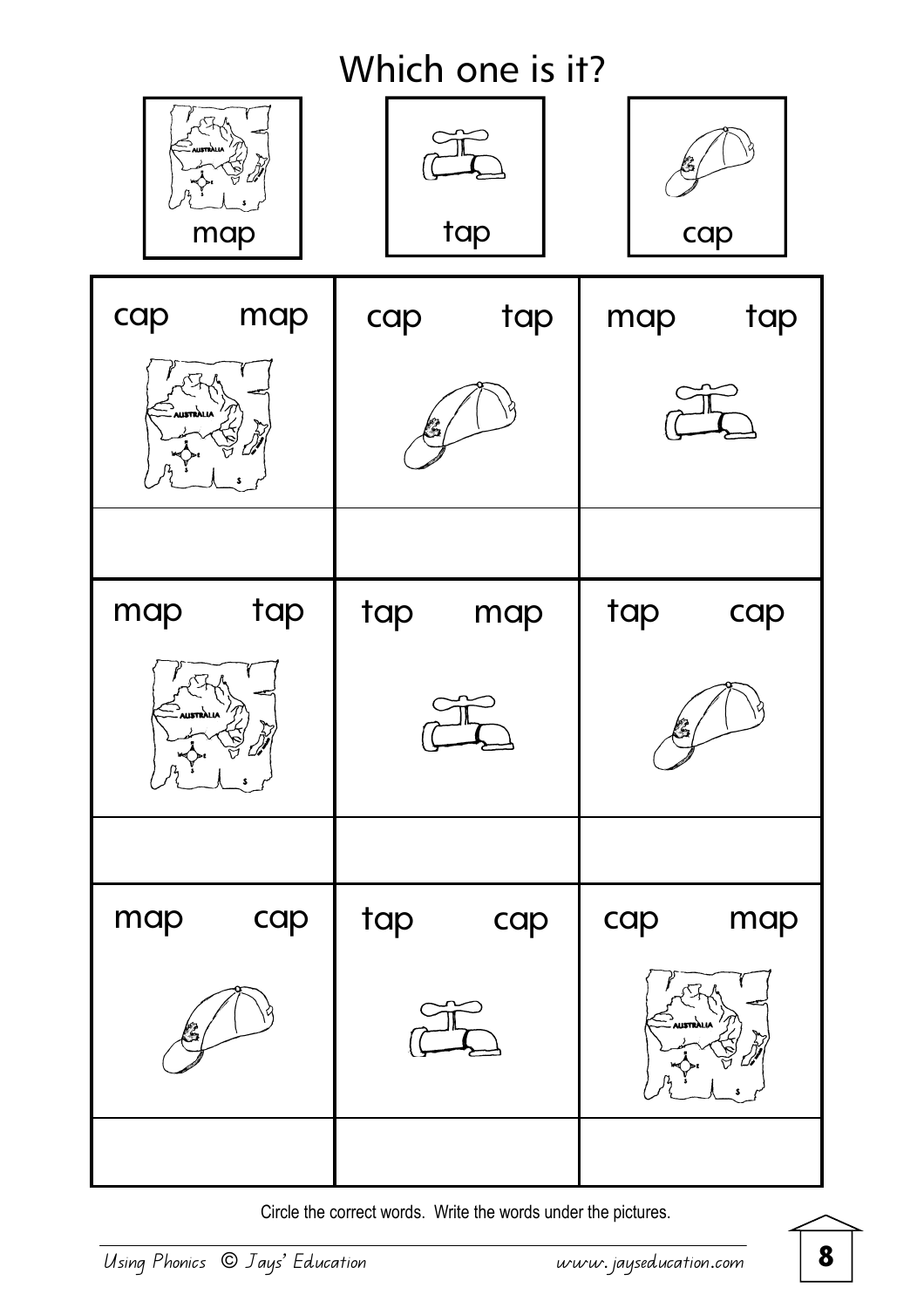



Cut out the pictures, match them with the words using the beginning letters as a clue. Write the missing letters.

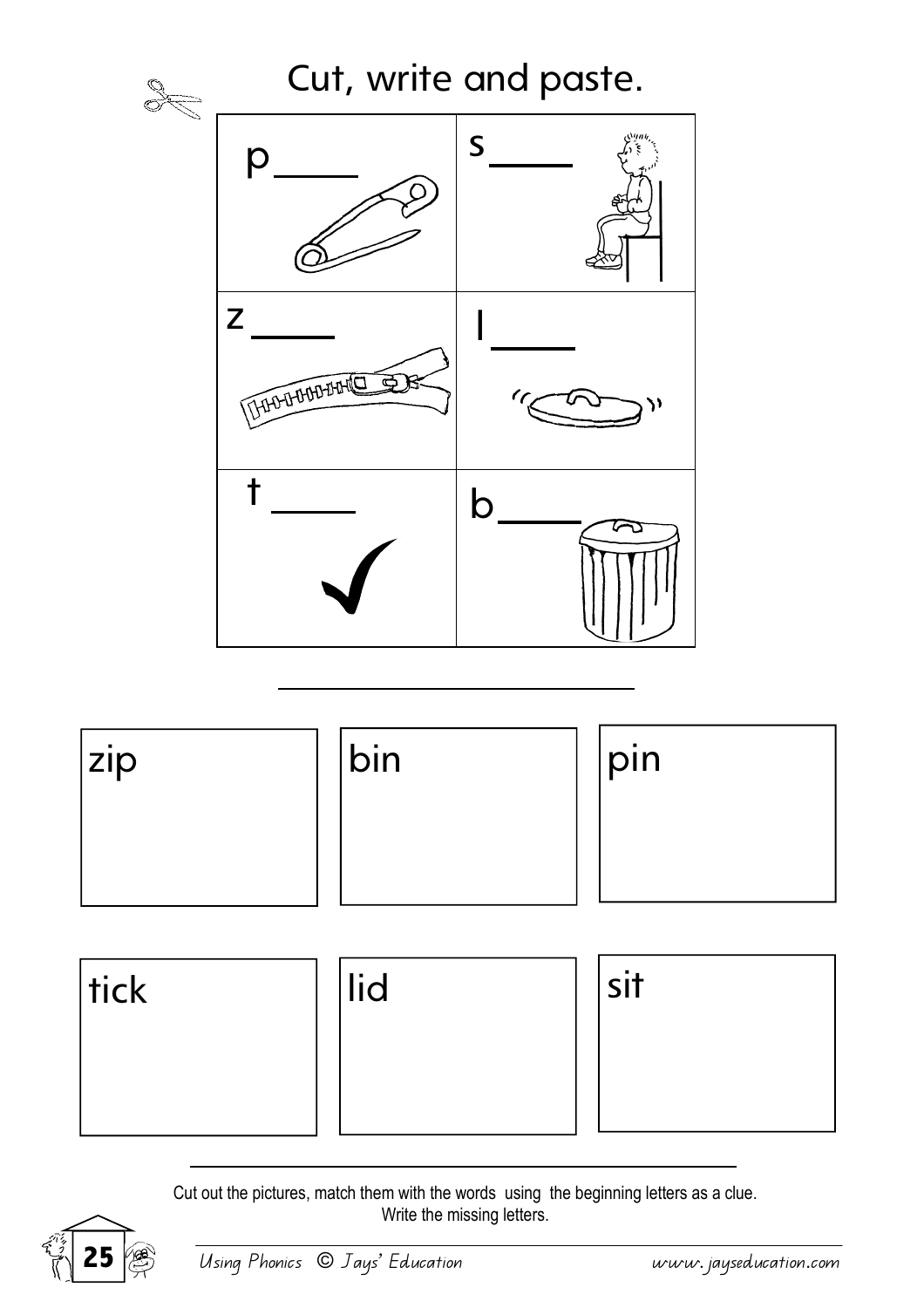## Rhyming Words



Circle the correct words, write the words in the boxes.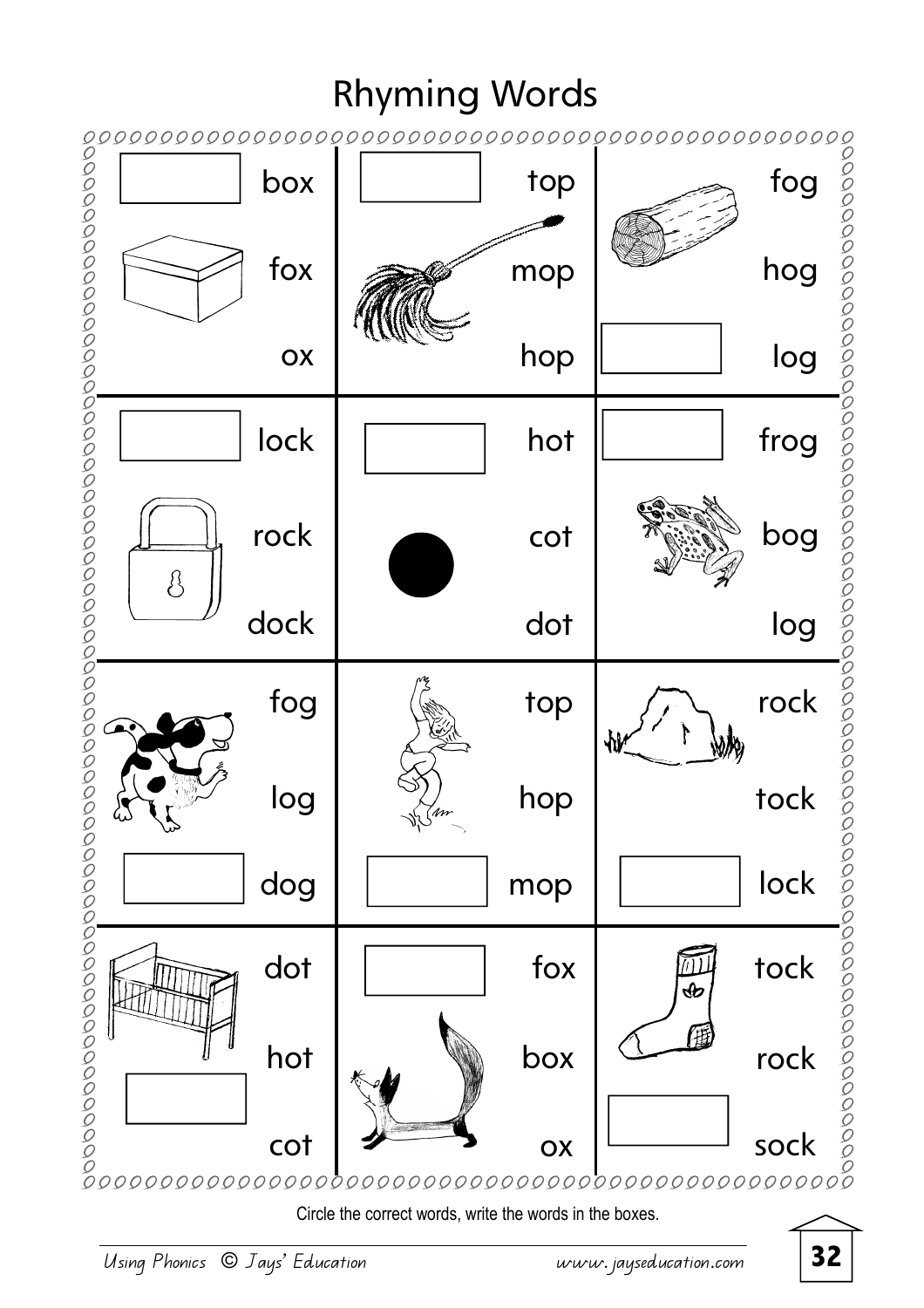## What is it?







.....................



.............................

..............................

.............................

............................









Enter the words like this :  $\left|\begin{matrix} x \\ y \end{matrix}\right|$   $\left|\begin{matrix} 1 \\ 1 \end{matrix}\right|$   $\left|\begin{matrix} 1 \\ 1 \end{matrix}\right|$   $\left|\begin{matrix} 1 \\ 1 \end{matrix}\right|$   $\left|\begin{matrix} 1 \\ 1 \end{matrix}\right|$   $\left|\begin{matrix} 1 \\ 1 \end{matrix}\right|$   $\left|\begin{matrix} 1 \\ 1 \end{matrix}\right|$ 



. . . . . . . . . . . . . . . . .

Using Phonics © Jays' Education www.jayseducation.com 50

. . . . . . . . . . . . . .

. . . . . . . . . . .